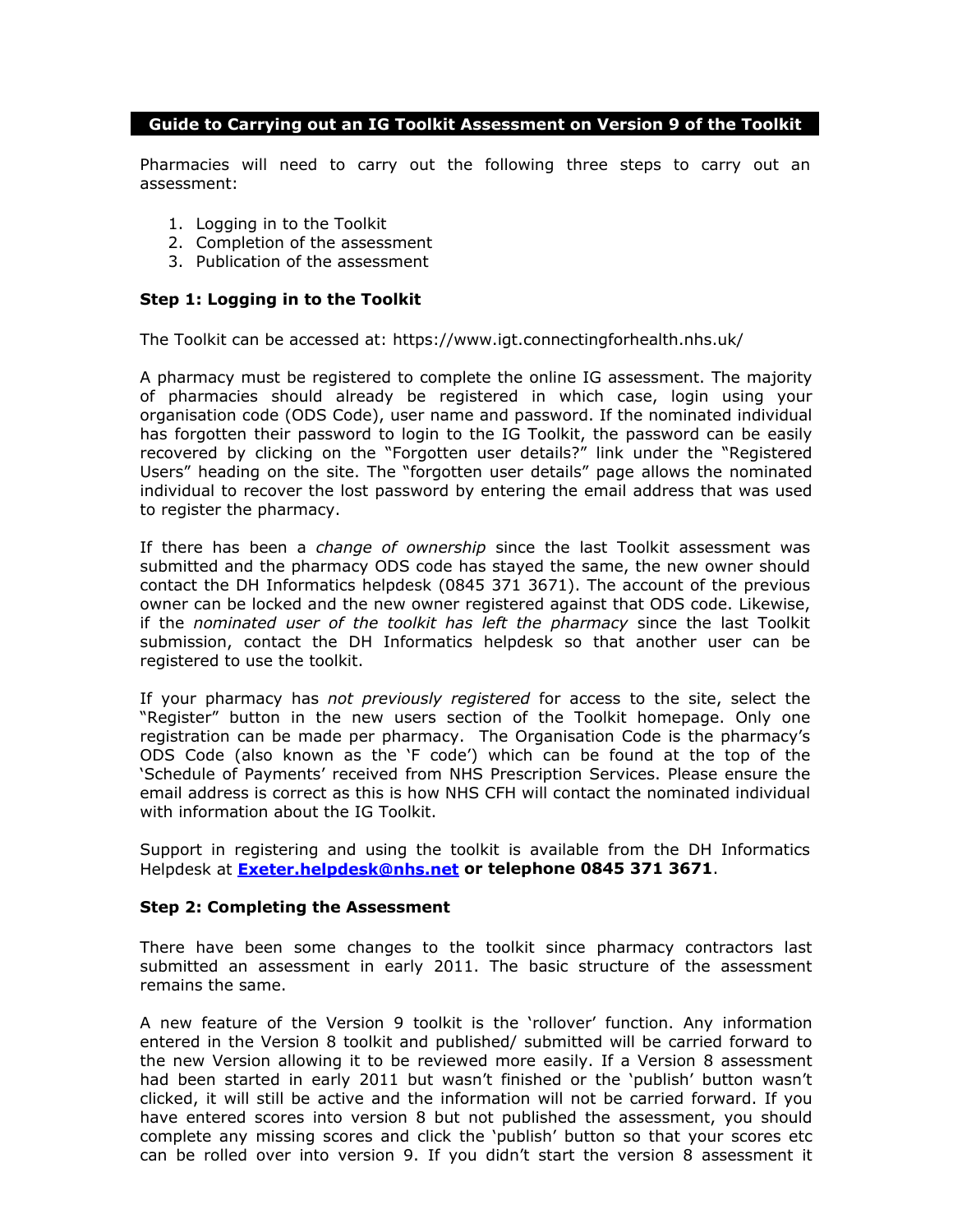might be more advisable to re-set the assessment to allow the Version 9 assessment to be completed. Re-setting means that you will have no version 8 assessment recorded.

You need to review all scores, evidence and comments and update the information if necessary before marking the requirements as 'reviewed'. This can be done by:

(a) Logging into the IG Toolkit (using the new password) and selecting the **"Assessments"** button from the menu. This brings up a summary of your progress in completing the review (Figure 1).

# **Figure 1**

| Headlines:                                        | Version 9 (2011-2012) |                                                |  |  |  |
|---------------------------------------------------|-----------------------|------------------------------------------------|--|--|--|
| <b>Assessment Ref:</b>                            | <b>ASS/57364</b>      |                                                |  |  |  |
| Status:                                           |                       | <b>Started</b> (view history)                  |  |  |  |
| Next Deadline:                                    |                       | 31 March 2012 (Publication)<br>296 days to go! |  |  |  |
| Audited:                                          | <b>No</b>             |                                                |  |  |  |
| Progress:                                         |                       |                                                |  |  |  |
| Requirements Reviewed:                            | 1 out of 13           |                                                |  |  |  |
| Requirements Not Reviewed:                        | 12 out of 13          |                                                |  |  |  |
| Requirements Answered:                            | $0$ out of $3$        |                                                |  |  |  |
| Requirements Not Answered:                        | $3$ out of $3$        |                                                |  |  |  |
| Score:                                            |                       |                                                |  |  |  |
| Current Score:                                    | 54%                   | <b>Not Satisfactory (2)</b>                    |  |  |  |
| Work On This Assessment                           |                       |                                                |  |  |  |
| Create a summary report                           |                       |                                                |  |  |  |
| Create an improvement plan and/or evidence report |                       |                                                |  |  |  |

(b) Click **"Work On This Assessment"** to bring up the list of IG requirements (Figure 2) for review.

# **Figure 2**

|               | Version 9 (2011-2012) Assessment                                                                                                                                                                       |                        |                                        |                         |              |  |  |
|---------------|--------------------------------------------------------------------------------------------------------------------------------------------------------------------------------------------------------|------------------------|----------------------------------------|-------------------------|--------------|--|--|
|               | <b>Requirements List</b><br>Printable version   Downloads and booklets                                                                                                                                 |                        | Show Owners VI Show Comments           |                         |              |  |  |
| <b>Reg No</b> | Back To Assessments Page<br><b>Description</b>                                                                                                                                                         | <b>Status</b><br>൫     | <b>Attainment</b><br><b>Level</b><br>൫ | ൫                       | Action       |  |  |
|               | <b>Information Governance Management</b>                                                                                                                                                               |                        |                                        |                         |              |  |  |
| $9 - 114$     | Responsibility for Information Governance has been assigned to an<br>appropriate member, or members, of staff<br>Owners: (?)<br>No owners defined for this requirement                                 | Reviewed               | Level 2                                | Assign<br>Owners        | <b>F</b> dit |  |  |
| 9.115         | There is an information governance policy that addresses the overall<br>requirements of information governance<br>Owners: (?)<br>No owners defined for this requirement                                | Not Reviewed   Level 2 |                                        | <b>Assign</b><br>Owners | Review       |  |  |
| $9 - 116$     | All contracts (staff, contractor and third party) contain clauses that<br>clearly identify information governance responsibilities<br>Owners: (?)<br>No owners defined for this requirement            | Not Reviewed Level 2   |                                        | Assian<br>Owners        | Review       |  |  |
| 9.117         | All staff members are provided with appropriate training on<br>information governance requirements<br>Owners: (?)<br>No owners defined for this requirement                                            | Not Reviewed Level 2   |                                        | <b>Assign</b><br>Owners | Review       |  |  |
|               | <b>Confidentiality and Data Protection Assurance</b>                                                                                                                                                   |                        |                                        |                         |              |  |  |
| 9-209         | All person identifiable data processed outside of the UK complies<br>with the Data Protection Act 1998 and Department of Health<br>quidelines<br>Owners: (?)<br>No owners defined for this requirement | Not Answered           |                                        | Assian<br>Owners        | Answer       |  |  |

This screen shows the status for each requirement. The following statuses will show, depending upon your progress.

**Not Reviewed:** The requirement has not yet been marked as 'reviewed'.

**Reviewed:** The requirement has been reviewed and no updates or changes are needed.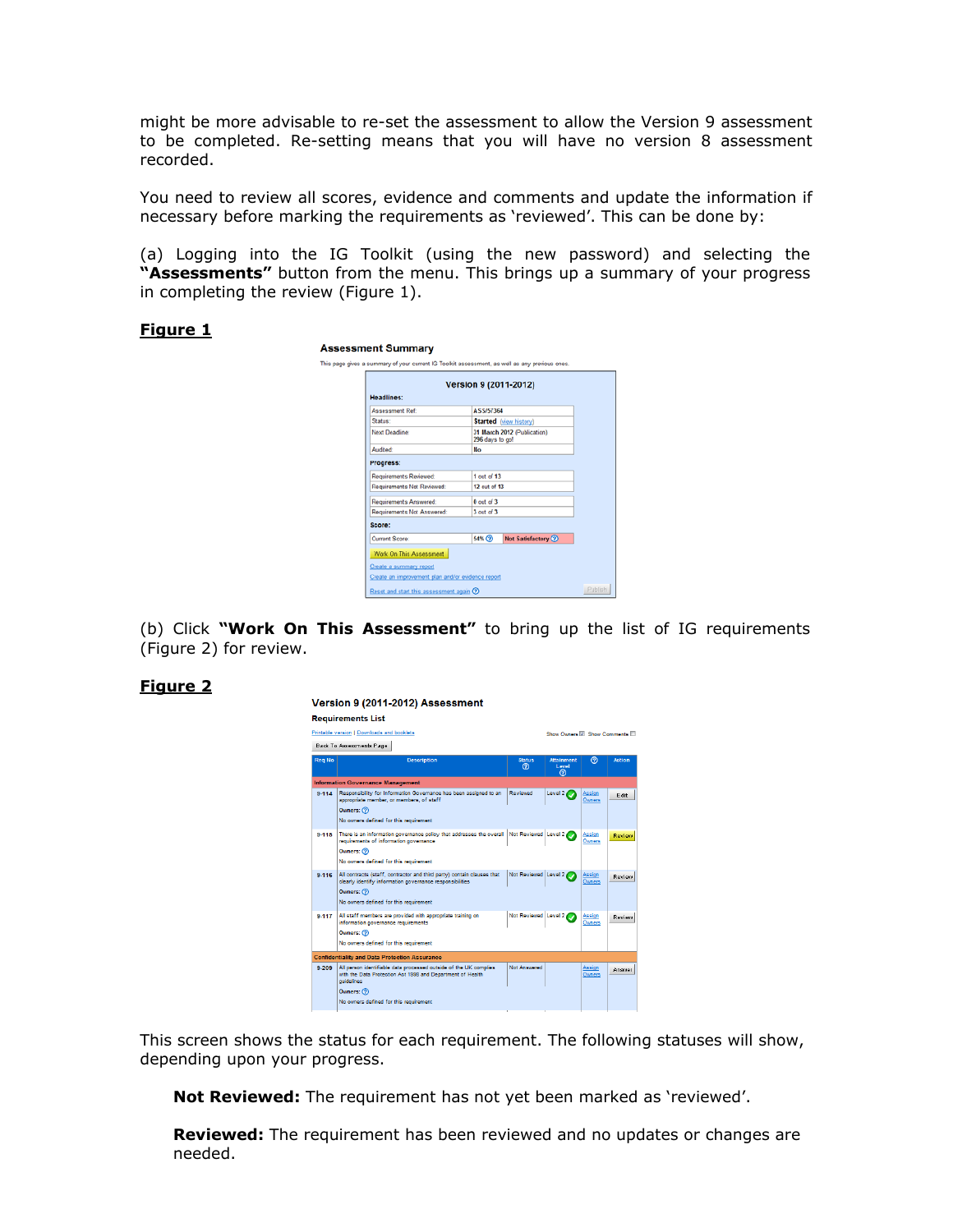**Reviewed and Updated:** The requirement has been reviewed and updated where necessary.

**Not Answered:** The requirement was previously marked as either 'Not relevant' or 'Exempt' in the previous assessment and has therefore not been rolled over to this assessment.

(c) Click on "Review" (or "edit" if it has already been started) next to the requirement you wish to check: This reveals a screen similar to Figure 3 below, and contains the requirement details, the attainment levels and links to the knowledge base. Click the plus signs next to each heading to expand the headings.

#### **Figure 3**

| <b>Requirement Details®</b>                                                                                                                                                                                                                                  |  |                           |                 |                                             |      |        |
|--------------------------------------------------------------------------------------------------------------------------------------------------------------------------------------------------------------------------------------------------------------|--|---------------------------|-----------------|---------------------------------------------|------|--------|
| All contracts (staff, contractor and third<br>party) contain clauses that clearly<br>identify information governance<br>responsibilities                                                                                                                     |  | <b>Requirement No:</b>    |                 | $9 - 116$                                   |      |        |
|                                                                                                                                                                                                                                                              |  | Initiative:               |                 | <b>Information Governance</b><br>Management |      |        |
|                                                                                                                                                                                                                                                              |  | <b>Organisation Type:</b> |                 | Community Pharmacy/DAC                      |      |        |
|                                                                                                                                                                                                                                                              |  |                           | <b>Version:</b> |                                             |      | 9.0    |
|                                                                                                                                                                                                                                                              |  |                           |                 |                                             |      |        |
| Previous                                                                                                                                                                                                                                                     |  | Next                      | Save            |                                             | Done | Cancel |
| Expand All   E Collapse All   Printable version (PDF)   Downloads and booklets<br><b>⊞ Requirement Description</b><br><b>El Guidance</b><br><b>El Attainment Levels</b><br><b>EXPERIE Base Resources</b><br><b>E</b> Requirement Origins<br><b>E</b> Changes |  |                           |                 |                                             |      |        |
| Previous                                                                                                                                                                                                                                                     |  | Next                      | Save.           |                                             | Done | Cancel |
| Page Processing Time: 0.20 seconds<br>Page Render Time: 2.29 seconds                                                                                                                                                                                         |  |                           |                 |                                             |      |        |

(d) Under "**Attainment Levels**", each requirement includes a built-in checklist of *criteria* for each attainment level. If you have further developed your IG processes since achieving level 2 and are aiming to add information to the toolkit, tick off the criteria that you have achieved and the system will automatically determine your attainment level based on this information. The criteria are cumulative – in order to achieve level 3 you must first achieve all criteria for level 2. There are optional fields to record where evidence is obtained and record details linked to a specific piece of evidence – but it is not mandatory to complete these fields. If you decide not to complete the 'Evidence Required' section you should still complete the **General Comments** field to provide support for your score, for example, where your evidence is held, the name of a procedure, etc.

When you have completed reviewing a requirement, you need to tick the **"Requirement Reviewed"** box (Figure 4)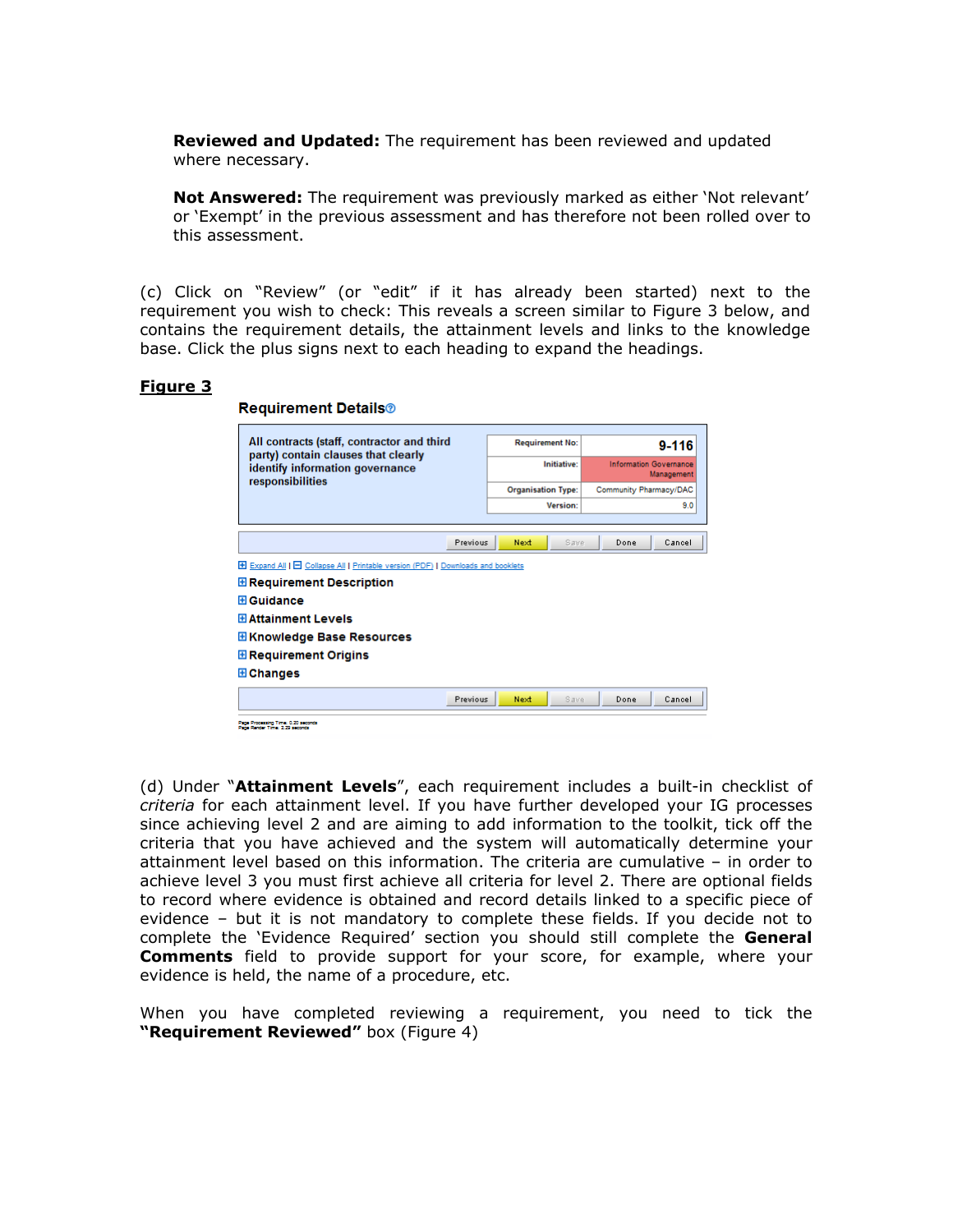## **Figure 4**

#### **Requirement Details®**

| All contracts (staff, contractor and third<br>party) contain clauses that clearly<br>identify information governance<br>responsibilities                                 |                           | <b>Requirement No:</b> |                                             | $9 - 116$        |  |
|--------------------------------------------------------------------------------------------------------------------------------------------------------------------------|---------------------------|------------------------|---------------------------------------------|------------------|--|
|                                                                                                                                                                          | Initiative:               |                        | <b>Information Governance</b><br>Management |                  |  |
|                                                                                                                                                                          | <b>Organisation Type:</b> |                        | Community Pharmacy/DAC                      |                  |  |
|                                                                                                                                                                          |                           | <b>Version:</b>        |                                             | 9.0              |  |
|                                                                                                                                                                          |                           |                        |                                             |                  |  |
| <b>Previous</b>                                                                                                                                                          | Next                      | Save                   | Done                                        | Cancel           |  |
| E Expand All   E Collapse All   Printable version (PDF)   Downloads and booklets                                                                                         |                           |                        |                                             |                  |  |
| <b>E Requirement Description</b>                                                                                                                                         |                           |                        |                                             |                  |  |
| <b>El Guidance</b>                                                                                                                                                       |                           |                        |                                             |                  |  |
| <b>El Attainment Levels</b>                                                                                                                                              |                           |                        |                                             |                  |  |
|                                                                                                                                                                          |                           |                        |                                             |                  |  |
| These are cumulative eg to achieve level 3 you must complete all criteria for Levels 1, 2 and 3.                                                                         |                           |                        |                                             |                  |  |
| 0: Insufficient evidence to attain Level 1.<br>⊟@                                                                                                                        |                           |                        |                                             |                  |  |
| 1. Action has been taken to determine whether contracts of staff, contractors and third parties contain<br>Ð<br>ାଡ<br>clauses setting out IG responsibilities.           |                           |                        |                                             |                  |  |
| Ð<br>2. Appropriate clauses on compliance with IG have been put into all contracts and/or agreements.<br>⊡ଡ                                                              |                           |                        |                                             |                  |  |
| 3. Compliance with the clauses is monitored and assured. Formal contractual arrangements with staff,<br>⊞<br>⊓ര<br>contractors and third parties are reviewed regularly. |                           |                        |                                             |                  |  |
| Past Level:<br><b>Current Level:</b><br>2<br>2                                                                                                                           | ဨ                         | <b>Target Level:</b>   | $\overline{\phantom{a}}$                    | ര                |  |
|                                                                                                                                                                          |                           | <b>Target Date:</b>    |                                             | $\omega$<br>mar. |  |
| Ø<br>Requirement Reviewed:                                                                                                                                               |                           |                        |                                             |                  |  |
|                                                                                                                                                                          |                           |                        |                                             |                  |  |
| <b>EXnowledge Base Resources</b>                                                                                                                                         |                           |                        |                                             |                  |  |
| <b>E</b> Requirement Origins                                                                                                                                             |                           |                        |                                             |                  |  |
| <b>E</b> Changes                                                                                                                                                         |                           |                        |                                             |                  |  |
| Previous                                                                                                                                                                 | Next                      | Save                   | Done                                        | Cancel           |  |
| Page Processing Time: 0.23 seconds<br>Page Render Time: 1.52 seconds                                                                                                     |                           |                        |                                             |                  |  |

(e) Finally, you will need to update your 'target level' and 'target date'. There is no requirement for pharmacies to achieve Level 3 compliance so the target level could be continuing to meet Level 2. The target date could be the  $31^{st}$  March 2013.

#### *New optional feature- criteria owners*

Version 9 now allows you to assign a requirement owner and also to assign owners at criteria level, allocating each criteria to a different owner if desired. On the **Requirements List** screen (Figure 2), click on the **'Assign Owners'** link. This brings up a list of the criteria and also a description of each criteria underneath. Once you have assigned the criteria, click save and this will navigate you back to the **Requirements List** screen. This screen will now show the criteria owners under each requirement.

# **Step 3: Publishing the assessment**

Once you are satisfied that the scores recorded accurately reflect the pharmacy's level of compliance with the IG requirements, you should select the **"Assessments"** option (on the left hand side) and then click the "Publish" button. Once you have clicked "Publish", the Toolkit will automatically be published onto the website for anyone to view the scores.